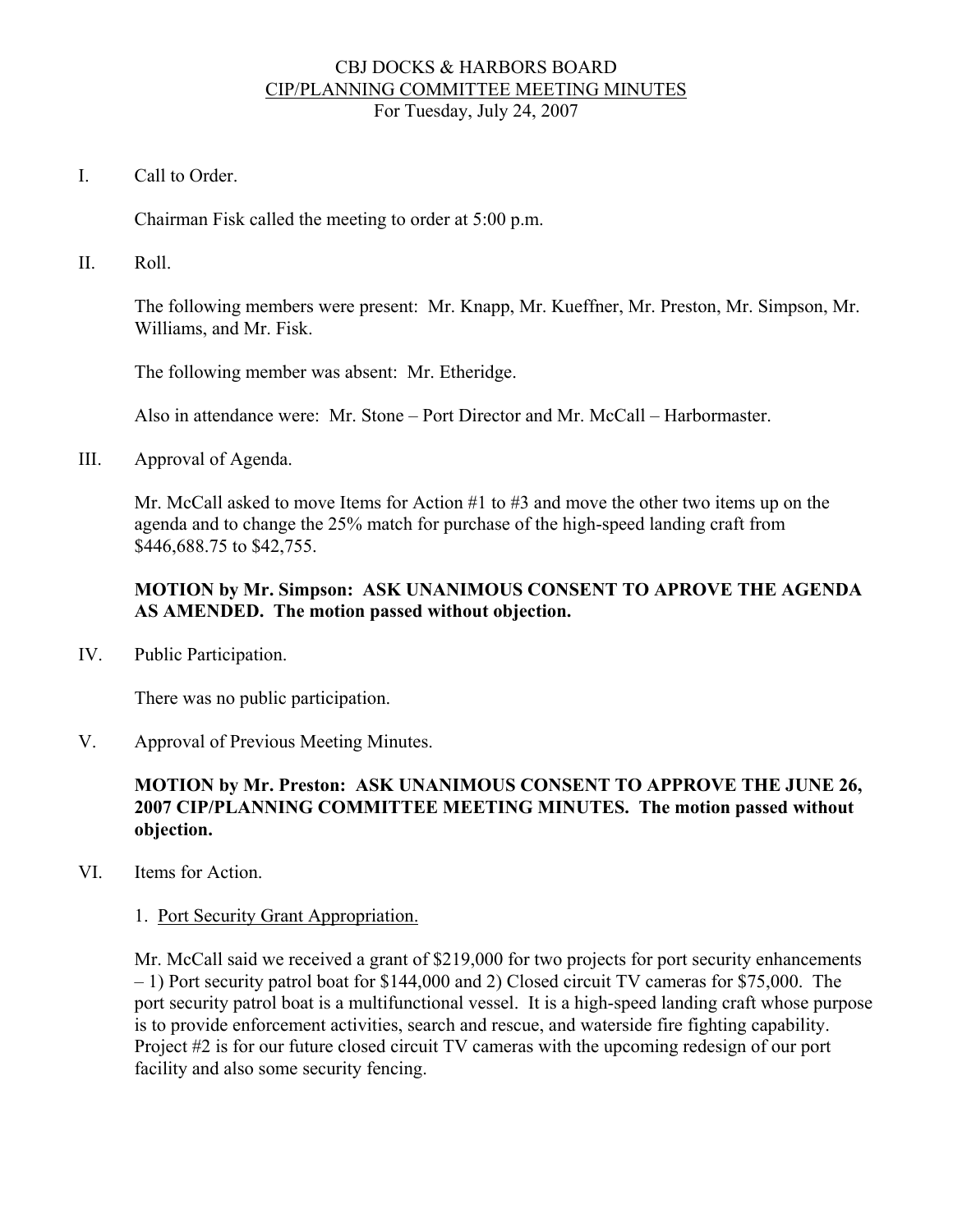#### VI. Items for Action (continued).

**MOTION by Mr. Knapp: ASK UNANIMOUS CONSENT TO RECOMMEND THAT THE BOARD REQUEST THE ASSEMBLY TO APPROPRIATE A GRANT OF \$219,000 FOR PORT SECURITY IMPROVEMENTS FROM THE U.S. DEPARTMENT OF HOMELAND SECURITY PENDING ARRIVAL OF THE OFFICIAL AWARD NOTICE FROM THE U.S. DEPARTMENT OF HOMELAND SECURITY. The motion passed without objection.**

### 2. Bid Award DH07-189, Purchase and Delivery of a New High Speed Landing Craft.

Mr. McCall said we went out to bid and had two responses. One was non-responsive since they did not have the qualifications to build the vessel.

**MOTION by Mr. Preston: ASK UNANIMOUS CONSENT TO RECOMMEND THAT THE BOARD REQUEST THE ASSEMBLY TO AWARD BID DH07-189, PURCHASE AND DELIVERY OF A NEW HIGH SPEED LANDING CRAFT, TO WILLIAM E. MUNSON COMPANY IN THE AMOUNT OF \$186,755 PENDING AWARD OF THE PORT SECURITY GRANT AND APPROPRIATION OF THE REQUIRED 25% MATCH OF \$42,755 FROM THE PORT RESERVES. The motion passed without objection.** 

Mr. Stone said the intent is to have the Board approve the 25% match appropriation and then ask the Assembly to put it in this project.

## 3. Downtown Fisheries Terminal Electrical Update.

Mr. Stone said he asked Morris Engineering and Chatham Electric to look at every possible way to provide electrical infrastructure so that Taku River Reds can run their ice plant. This is the lowest cost they came up with. Mr. Peterson has asked the Board to install it. We have scaled back from the previous alternative. We are putting in fuse disconnects instead of panel boards. The money is to come from Board Contingency.

Ms. Heather Hardcastle, Len Peterson's daughter, thanked the Board for continuing to look at this and for Mr. Stone's hard work. They never thought it would be this difficult to put the ice machine in once the approval had been given. There is excitement in the harbor among other relatively small direct marketers like themselves as well as other fishermen. This is an ice machine that will be used. They have had a number of folks come up to them on the docks and ask if there would be a day where anyone could purchase ice. There is a lot of interest in getting the ice machine up and running. She asked the Board to fund the project.

The Committee members discussed the electrical update costs. They also discussed possible negotiations with Taku River Reds to help the Board get back some of their investment in the electrical installation project.

## CIP/Planning Committee Meeting Minutes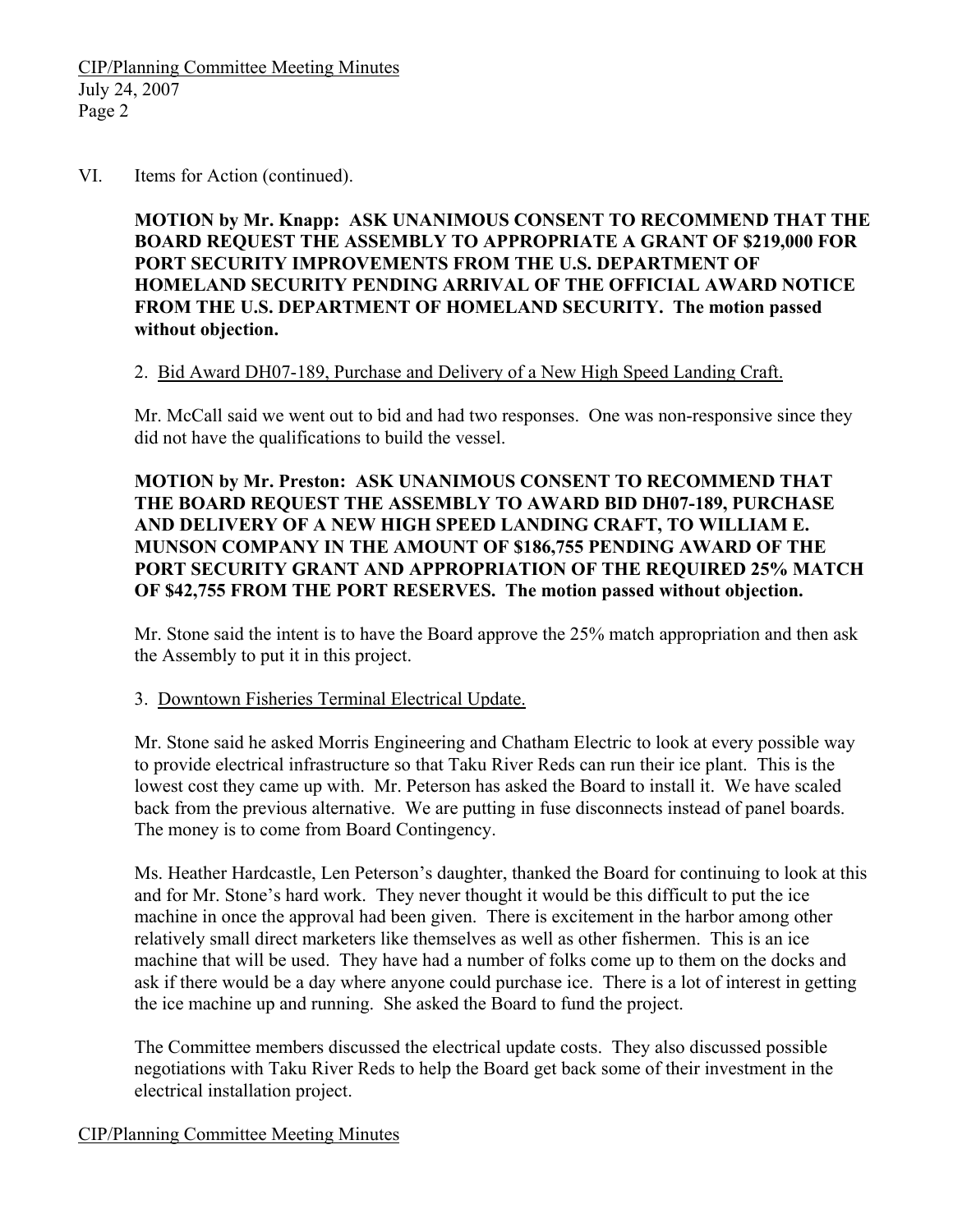July 24, 2007 Page 3

### VI. Items for Action (continued).

**MOTION by Mr. Simpson: TO RECOMMEND TO THE FULL BOARD THE ALLOCATION OF \$20,000 FROM THE BOARD CONTINGENCY FUND FOR THE INSTALLATION OF THE ELECTRICAL SYSTEM THAT IS SPECED OUT IN CHATHAM ELECTRIC'S ESTIMATE, AND SUCH AMOUNT TO INCLUDE THE MATERIALS, CONSULTING, AND DESIGN. ANYTHING OVER \$20,000 TO BE PAID BY THE TENANT.** Mr. Knapp seconded the motion.

Mr. Kueffner asked to be recused from voting since he is doing work for Taku Renewable Resources Inc. Mr. Fisk volunteered to talk with Mr. Peterson after the season winds down regarding selling and providing ice to the public.

**The motion passed 5 to 0** with Mr. Kueffner being recused.

VII. Items for Information.

### 1. Sunset Clipper Conditional Use Permit.

Mr. Stone said this is going before the Planning Commission tonight. The permit is subject to three conditions: 1) A physical barrier, which separates the private staging area from the general walking area. A "No Parking: Loading/Unloading only" sign to be posted at the entrance to the area. 2) An on-site coordinator shall be present at the site during all business hours. He will serve as a flagger to direct buses backing into the site. 3) Buses shall be no longer than 25 feet. Mr. Falk wants to use our lot to unload buses larger than 25 feet. He would also like to share the costs of our restrooms since he will not be putting in any restrooms.

The Committee members discussed this issue and would like the Operations Committee to explore the issue of in-kind service and whether any new fees may be required.

#### 2. CIP Updates.

Mr. Stone updated the Committee on the following projects:

A. Intermediate Vessel Float Repairs – this is out to bid and should be awarded in August.

B. Auke Bay Loading Facility – we should get the Corps permit any day and are still working with DOT for the right-of-way permit. We have 65% design of uplands and hope to go out to bid in October.

C. Old Douglas Harbor Replacement – we have the 95% plans. The application went to DOT on Friday under the Harbors Municipal Grant Program asking for half of the construction funding  $($2.1M)$ . They hope to make the awards by October  $1<sup>st</sup>$ .

CIP/Planning Committee Meeting Minutes July 24, 2007